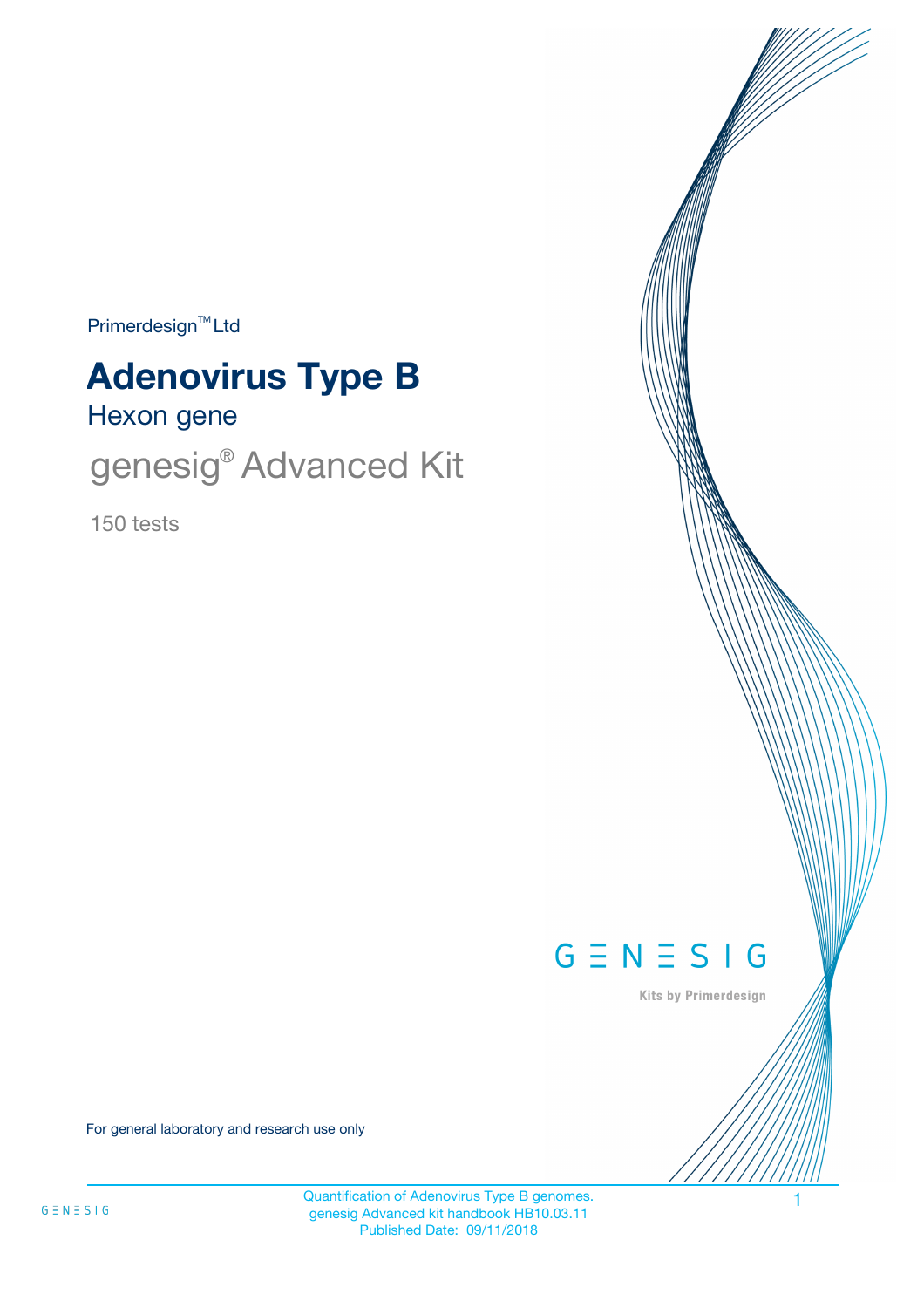### Introduction to Adenovirus Type B

Adenoviruses are medium-sized (60-90 nm), non-enveloped icosahedral viruses containing double-stranded DNA. Adenoviruses represent the largest nonenveloped viruses, because they are the maximum size able to be transported through the endosome (i.e. envelope fusion is not necessary). The virion also has a unique "spike" or fibre associated with each penton base of the capsid (see picture below) that aids in attachment to the host cell via the coxsackie-adenovirus receptor on the surface of the host cell. There are 51 immunologically distinct human adenovirus serotypes (6 species: Human adenovirus A through F) that can cause human infections ranging from respiratory disease (mainly species HAdV-B and C), and conjunctivitis (HAdV-B and D), to gastroenteritis (HAdV-F serotypes 40 and 41). Adenoviruses are unusually stable to chemical or physical agents and adverse pH conditions, allowing for prolonged survival outside of the body and water. Adenoviruses are primarily spread via respiratory droplets, however they can also be spread by fecal routes as well.

The adenovirus genome is linear, non-segmented double stranded (ds) DNA which is around 30-38Kbp. This allows the virus to theoretically carry 30 to 40 genes. Although this is significantly larger than other viruses in its Baltimore group it is still a very simple virus and is heavily reliant on the host cell for survival and replication. An interesting feature of this viral genome is that it has a terminal 55 KD protein associated with each of the 5' ends of the linear dsDNA, these are used as primers in viral replication and ensure that the ends of the virus' linear genome are adequately replicated.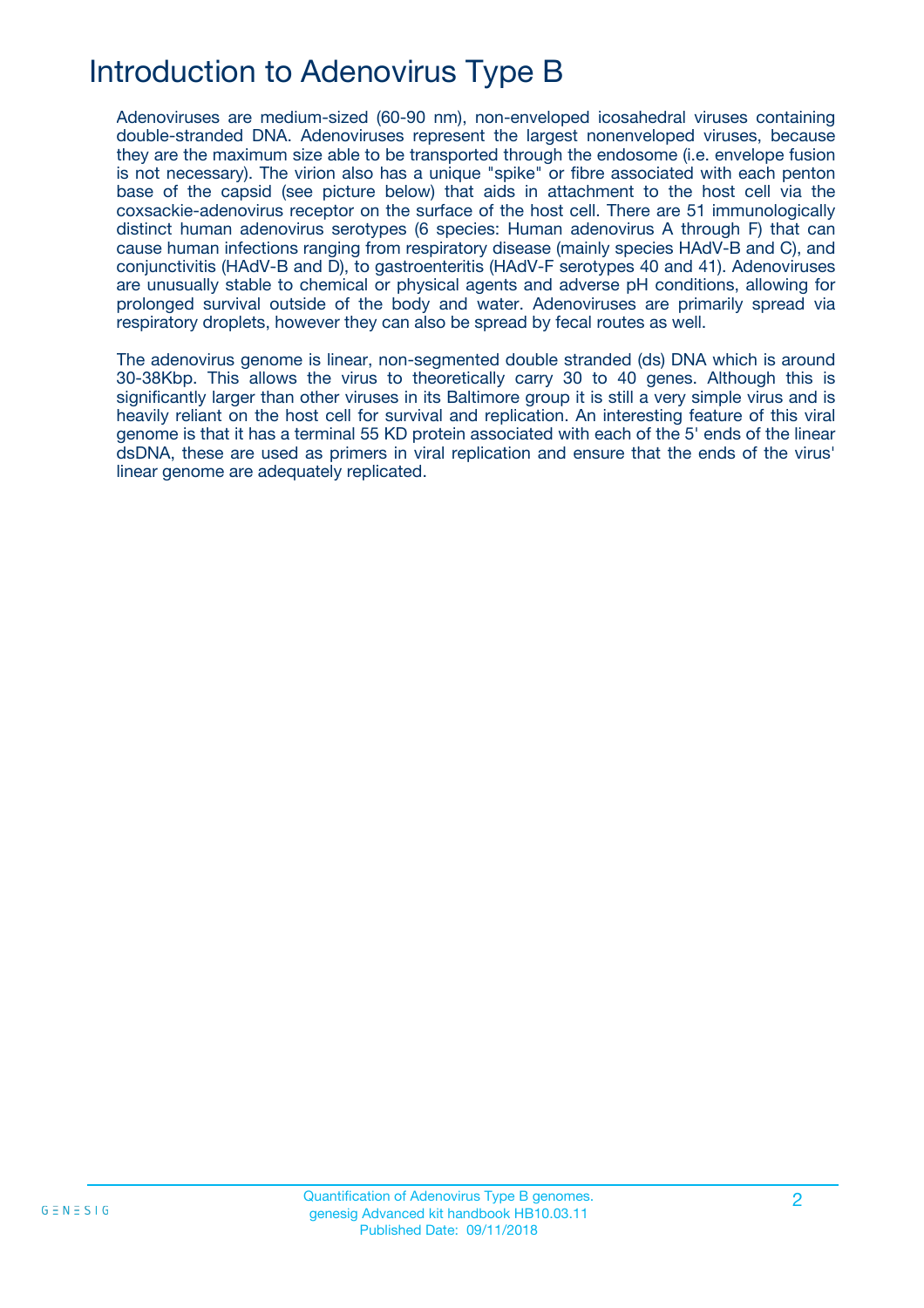## **Specificity**

The Primerdesign genesig Kit for Adenovirus Type B (AdVB) genomes is designed for the in vitro quantification of AdVB genomes. The kit is designed to have a broad detection profile. Specifically, the primers represent 100% homology with over 95% of the NCBI database reference sequences available at the time of design.

The dynamics of genetic variation means that new sequence information may become available after the initial design. Primerdesign periodically reviews the detection profiles of our kits and when required releases new versions.

The target sequence (hexon gene) has previously been shown to be a good genetic marker for Adenovirus in other real time PCR based studies (Hernroth et.at 2002). The primers and probe sequences in this kit have 100% homology with over 95% of NCBI database sequences.

If you require further information, or have a specific question about the detection profile of this kit then please send an e.mail to enquiry@primerdesign.co.uk and our bioinformatics team will answer your question.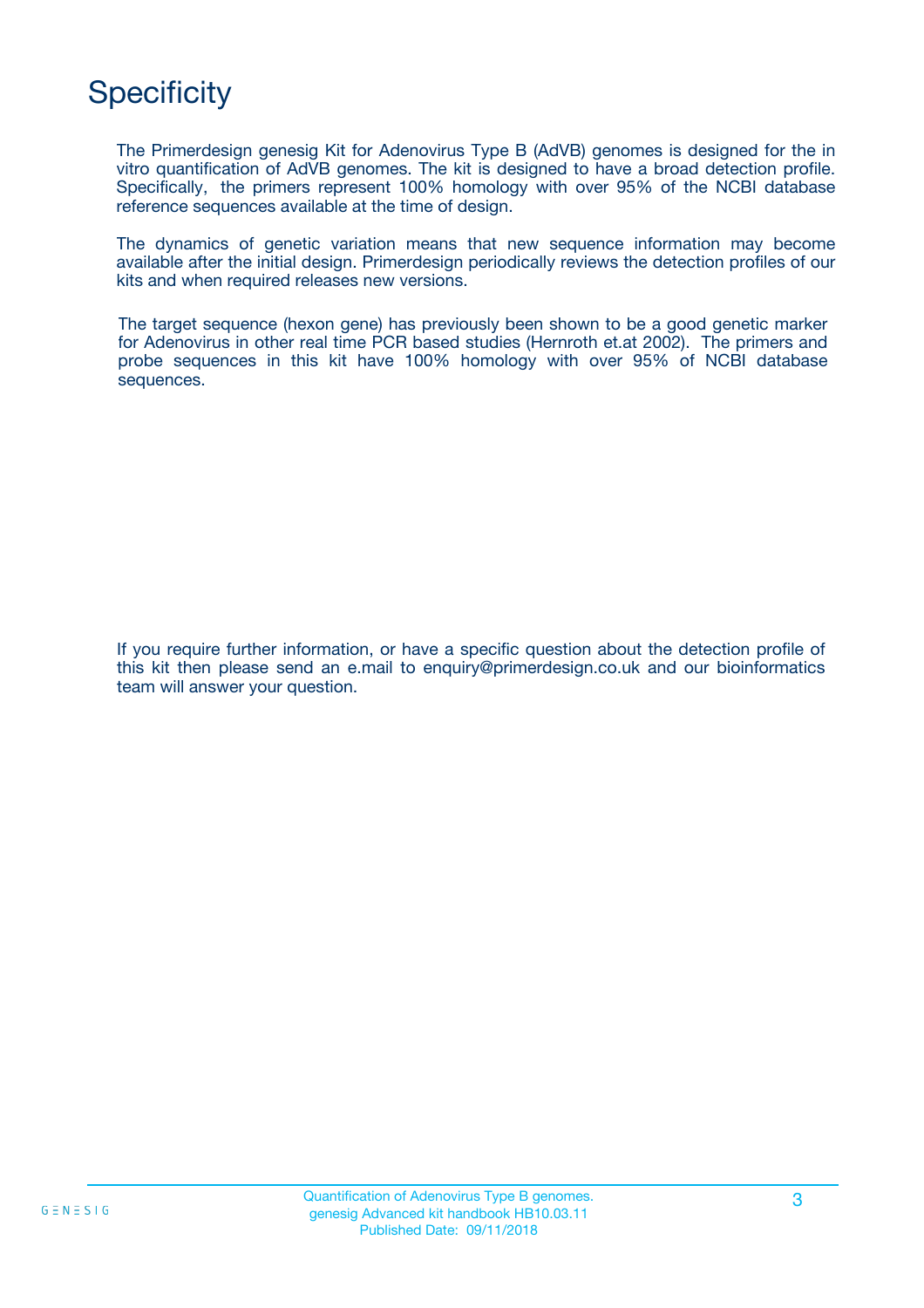### Kit contents

- **AdVB specific primer/probe mix (150 reactions BROWN)** FAM labelled
- **AdVB positive control template (for Standard curve RED)**
- **Internal extraction control primer/probe mix (150 reactions BROWN)** VIC labelled as standard
- **Internal extraction control DNA (150 reactions BLUE)**
- **Endogenous control primer/probe mix (150 reactions BROWN)** FAM labelled
- **RNase/DNase free water (WHITE)** for resuspension of primer/probe mixes
- **Template preparation buffer (YELLOW)** for resuspension of internal control template, positive control template and standard curve preparation

### Reagents and equipment to be supplied by the user

#### **Real-time PCR Instrument**

#### **Extraction kit**

This kit is recommended for use with genesig Easy DNA/RNA extraction kit. However, it is designed to work well with all processes that yield high quality RNA and DNA with minimal PCR inhibitors.

#### **oasig**TM **lyophilised or Precision**®**PLUS 2X qPCR Master Mix**

This kit is intended for use with oasig or PrecisionPLUS2X qPCR Master Mix.

**Pipettors and Tips**

**Vortex and centrifuge**

#### **Thin walled 1.5 ml PCR reaction tubes**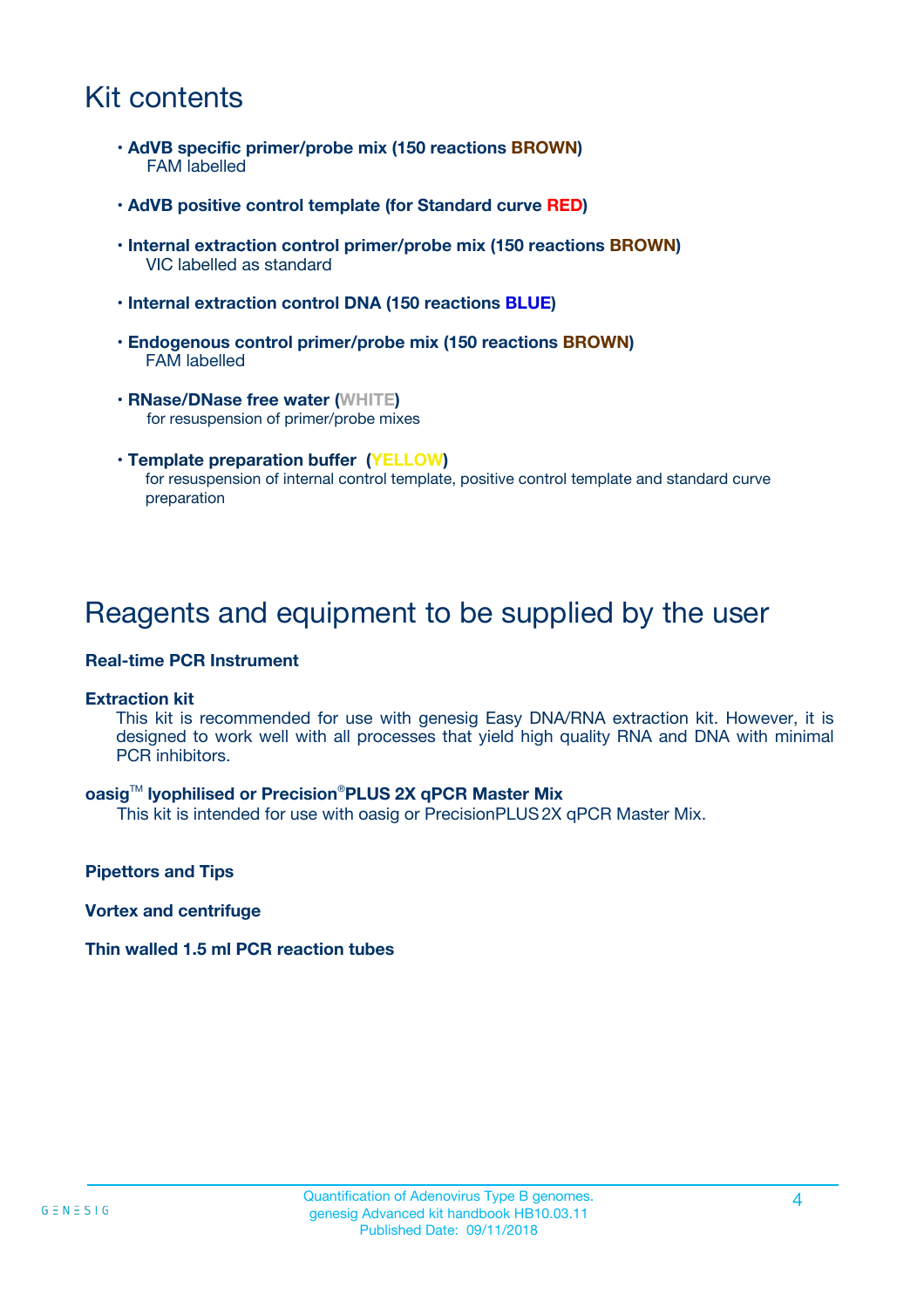### Kit storage and stability

This kit is stable at room temperature but should be stored at -20ºC on arrival. Once the lyophilised components have been resuspended they should not be exposed to temperatures above -20°C for longer than 30 minutes at a time and unnecessary repeated freeze/thawing should be avoided. The kit is stable for six months from the date of resuspension under these circumstances.

If a standard curve dilution series is prepared this can be stored frozen for an extended period. If you see any degradation in this serial dilution a fresh standard curve can be prepared from the positive control.

Primerdesign does not recommend using the kit after the expiry date stated on the pack.

### Suitable sample material

All kinds of sample material suited for PCR amplification can be used. Please ensure the samples are suitable in terms of purity, concentration, and DNA integrity (An internal PCR control is supplied to test for non specific PCR inhibitors). Always run at least one negative control with the samples. To prepare a negative-control, replace the template DNA sample with RNase/DNase free water.

### Dynamic range of test

Under optimal PCR conditions genesig AdVB detection kits have very high priming efficiencies of >95% and can detect less than 100 copies of target template.

### Notices and disclaimers

This product is developed, designed and sold for research purposes only. It is not intended for human diagnostic or drug purposes or to be administered to humans unless clearly expressed for that purpose by the Food and Drug Administration in the USA or the appropriate regulatory authorities in the country of use. During the warranty period Primerdesign genesig detection kits allow precise and reproducible data recovery combined with excellent sensitivity. For data obtained by violation to the general GLP guidelines and the manufacturer's recommendations the right to claim under guarantee is expired. PCR is a proprietary technology covered by several US and foreign patents. These patents are owned by Roche Molecular Systems Inc. and have been sub-licensed by PE Corporation in certain fields. Depending on your specific application you may need a license from Roche or PE to practice PCR. Additional information on purchasing licenses to practice the PCR process may be obtained by contacting the Director of Licensing at Roche Molecular Systems, 1145 Atlantic Avenue, Alameda, CA 94501 or Applied Biosystems business group of the Applera Corporation, 850 Lincoln Centre Drive, Foster City, CA 94404. In addition, the 5' nuclease assay and other homogeneous amplification methods used in connection with the PCR process may be covered by U.S. Patents 5,210,015 and 5,487,972, owned by Roche Molecular Systems, Inc, and by U.S. Patent 5,538,848, owned by The Perkin-Elmer Corporation.

### Trademarks

Primerdesign™ is a trademark of Primerdesign Ltd.

genesig $^\circledR$  is a registered trademark of Primerdesign Ltd.

The PCR process is covered by US Patents 4,683,195, and 4,683,202 and foreign equivalents owned by Hoffmann-La Roche AG. BI, ABI PRISM® GeneAmp® and MicroAmp® are registered trademarks of the Applera Genomics (Applied Biosystems Corporation). BIOMEK® is a registered trademark of Beckman Instruments, Inc.; iCycler™ is a registered trademark of Bio-Rad Laboratories, Rotor-Gene is a trademark of Corbett Research. LightCycler™ is a registered trademark of the Idaho Technology Inc. GeneAmp®, TaqMan® and AmpliTaqGold® are registered trademarks of Roche Molecular Systems, Inc., The purchase of the Primerdesign™ reagents cannot be construed as an authorization or implicit license to practice PCR under any patents held by Hoffmann-LaRoche Inc.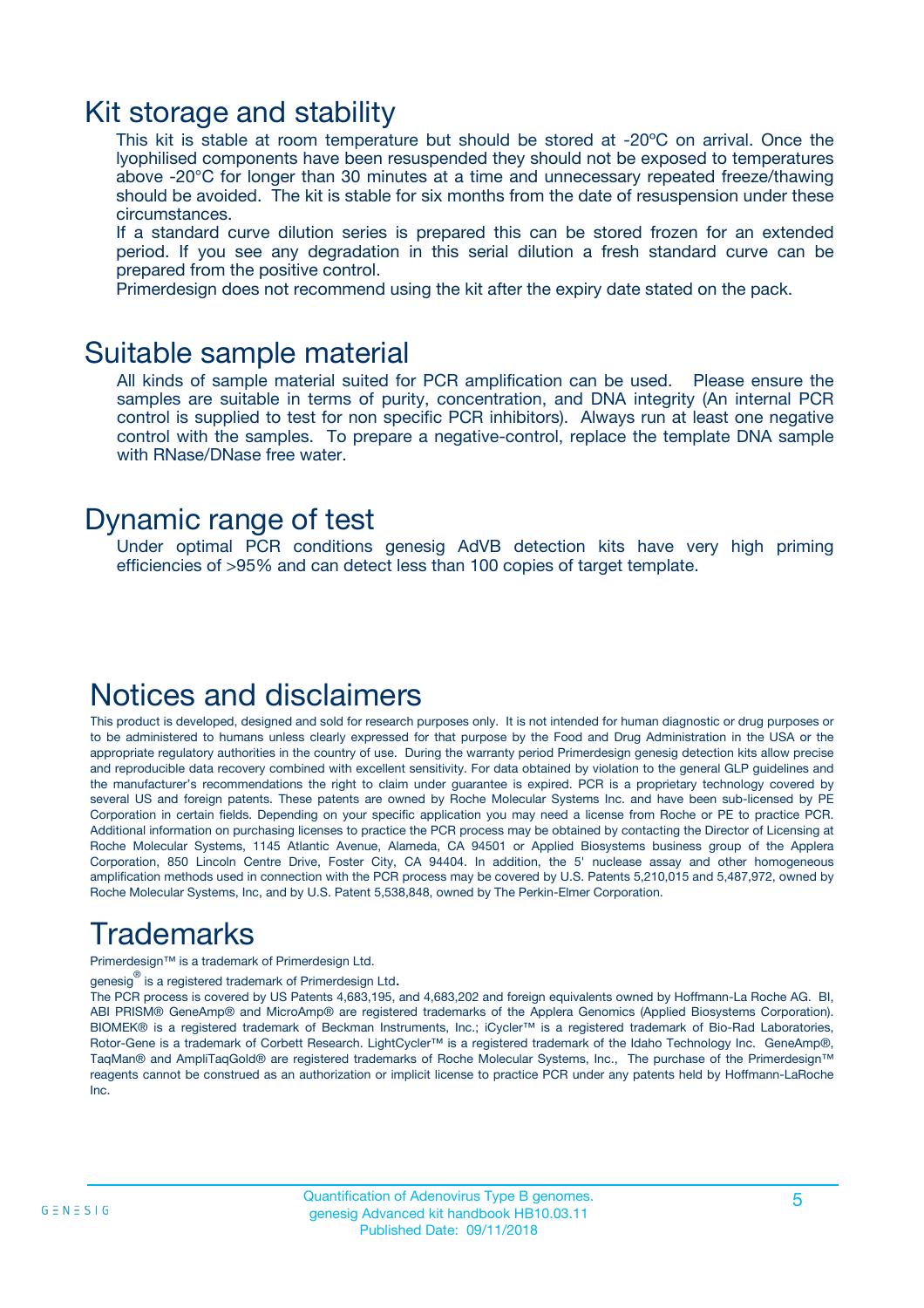### Principles of the test

#### **Real-time PCR**

A AdVB specific primer and probe mix is provided and this can be detected through the FAM channel.

The primer and probe mix provided exploits the so-called TaqMan® principle. During PCR amplification, forward and reverse primers hybridize to the AdVB DNA. A fluorogenic probe is included in the same reaction mixture which consists of a DNA probe labeled with a 5`-dye and a 3`-quencher. During PCR amplification, the probe is cleaved and the reporter dye and quencher are separated. The resulting increase in fluorescence can be detected on a range of qPCR platforms.

#### **Positive control**

For copy number determination and as a positive control for the PCR set up, the kit contains a positive control template. This can be used to generate a standard curve of AdVB copy number / Cq value. Alternatively the positive control can be used at a single dilution where full quantitative analysis of the samples is not required. Each time the kit is used, at least one positive control reaction must be included in the run. A positive result indicates that the primers and probes for detecting the target AdVB gene worked properly in that particular experimental scenario. If a negative result is obtained the test results are invalid and must be repeated. Care should be taken to ensure that the positive control does not contaminate any other kit component which would lead to false-positive results. This can be achieved by handling this component in a Post PCR environment. Care should also be taken to avoid cross-contamination of other samples when adding the positive control to the run. This can be avoided by sealing all other samples and negative controls before pipetting the positive control into the positive control well.

#### **Negative control**

To validate any positive findings a negative control reaction should be included every time the kit is used. For this reaction the RNase/DNase free water should be used instead of template. A negative result indicates that the reagents have not become contaminated while setting up the run.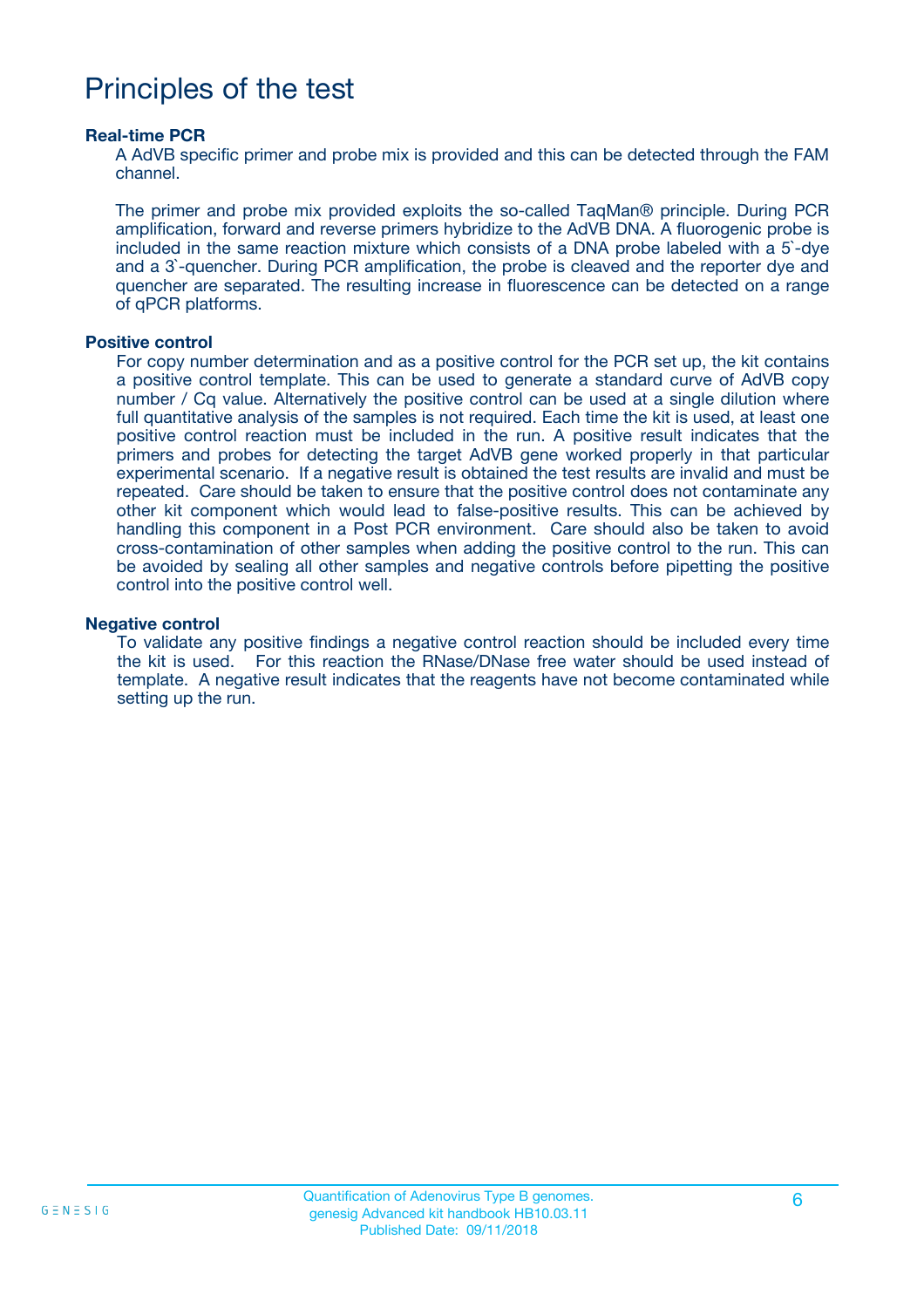#### **Internal DNA extraction control**

When performing DNA extraction, it is often advantageous to have an exogenous source of DNA template that is spiked into the lysis buffer. This control DNA is then co-purified with the sample DNA and can be detected as a positive control for the extraction process. Successful co-purification and qPCR for the control DNA also indicates that PCR inhibitors are not present at a high concentration.

A separate primer and probe mix are supplied with this kit to detect the exogenous DNA using qPCR. The primers are present at PCR limiting concentrations which allows multiplexing with the target sequence primers. Amplification of the control DNA does not interfere with detection of the AdVB target DNA even when present at low copy number. The Internal control is detected through the VIC channel and gives a Cq value of 28+/-3.

#### **Endogenous control**

To confirm extraction of a valid biological template, a primer and probe mix is included to detect an endogenous gene. Detection of the endogenous control is through the FAM channel and it is NOT therefore possible to perform a multiplex with the AdVB primers. A poor endogenous control signal may indicate that the sample did not contain sufficient biological material.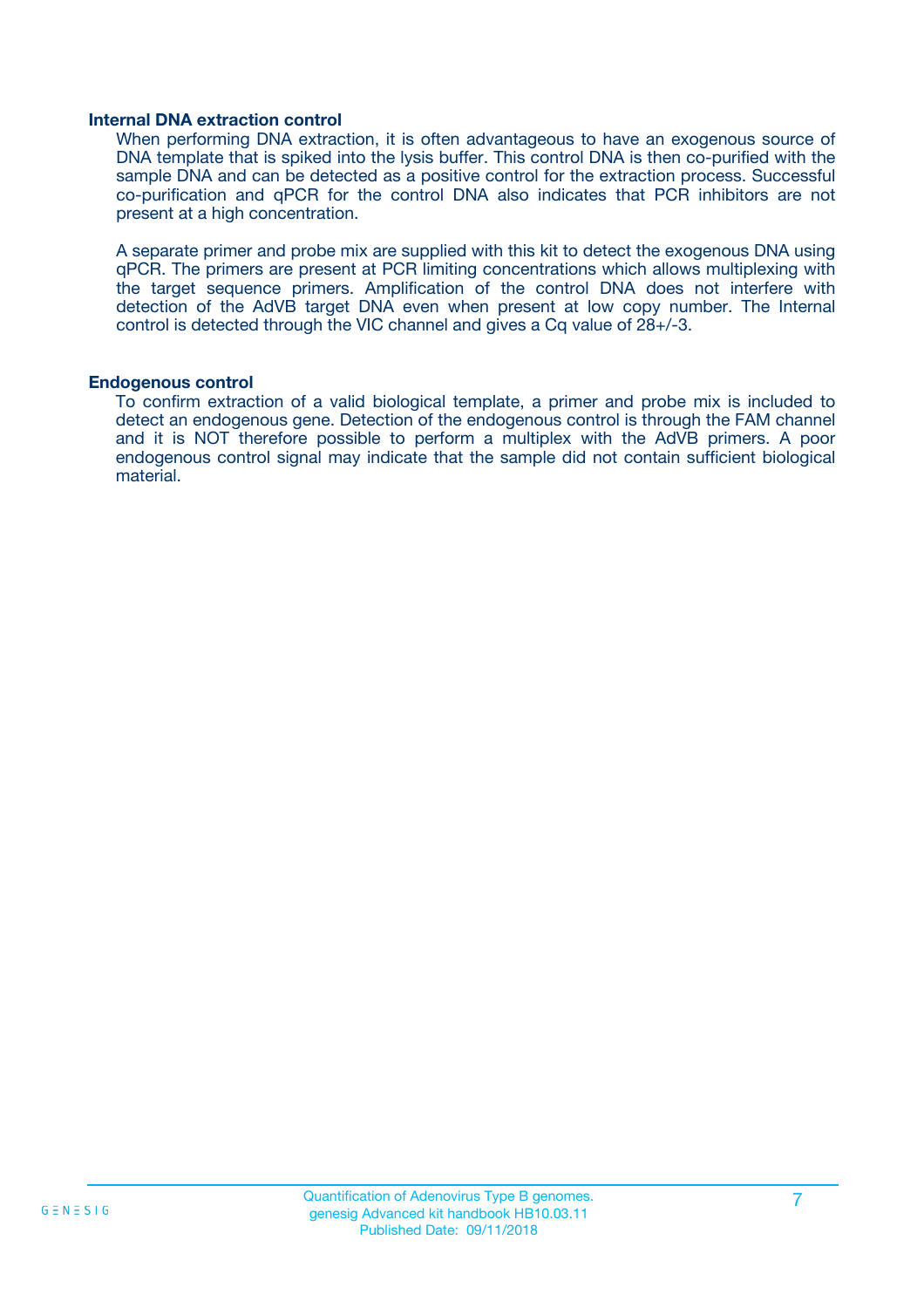### Resuspension protocol

To minimize the risk of contamination with foreign DNA, we recommend that all pipetting be performed in a PCR clean environment. Ideally this would be a designated PCR lab or PCR cabinet. Filter tips are recommended for all pipetting steps.

- **1. Pulse-spin each tube in a centrifuge before opening.** This will ensure lyophilised primer and probe mix is in the base of the tube and is not spilt upon opening the tube.
- **2. Resuspend the primer/probe mixes in the RNase/DNase free water supplied, according to the table below:**

To ensure complete resuspension, vortex each tube thoroughly.

| Component - resuspend in water                       |          |  |
|------------------------------------------------------|----------|--|
| <b>Pre-PCR pack</b>                                  |          |  |
| AdVB primer/probe mix (BROWN)                        | $165$ µl |  |
| Internal extraction control primer/probe mix (BROWN) | $165$ µl |  |
| Endogenous control primer/probe mix (BROWN)          | 165 µl   |  |

**3. Resuspend the internal control template and positive control template in the template preparation buffer supplied, according to the table below:** To ensure complete resuspension, vortex each tube thoroughly.

| Component - resuspend in template preparation buffer |  |  |  |
|------------------------------------------------------|--|--|--|
| <b>Pre-PCR heat-sealed foil</b>                      |  |  |  |
| Internal extraction control DNA (BLUE)               |  |  |  |
| <b>Post-PCR heat-sealed foil</b>                     |  |  |  |
| AdVB Positive Control Template (RED) *               |  |  |  |

\* This component contains high copy number template and is a VERY significant contamination risk. It must be opened and handled in a separate laboratory environment, away from the other components.

### DNA extraction

The internal extraction control DNA can be added either to the DNA lysis/extraction buffer or to the DNA sample once it has been resuspended in lysis buffer.

**DO NOT add the internal extraction control DNA directly to the unprocessed biological sample as this will lead to degradation and a loss in signal.**

- **1. Add 4µl of the Internal extraction control DNA (BLUE) to each sample in DNA lysis/extraction buffer per sample.**
- **2. Complete DNA extraction according to the manufacturers protocols.**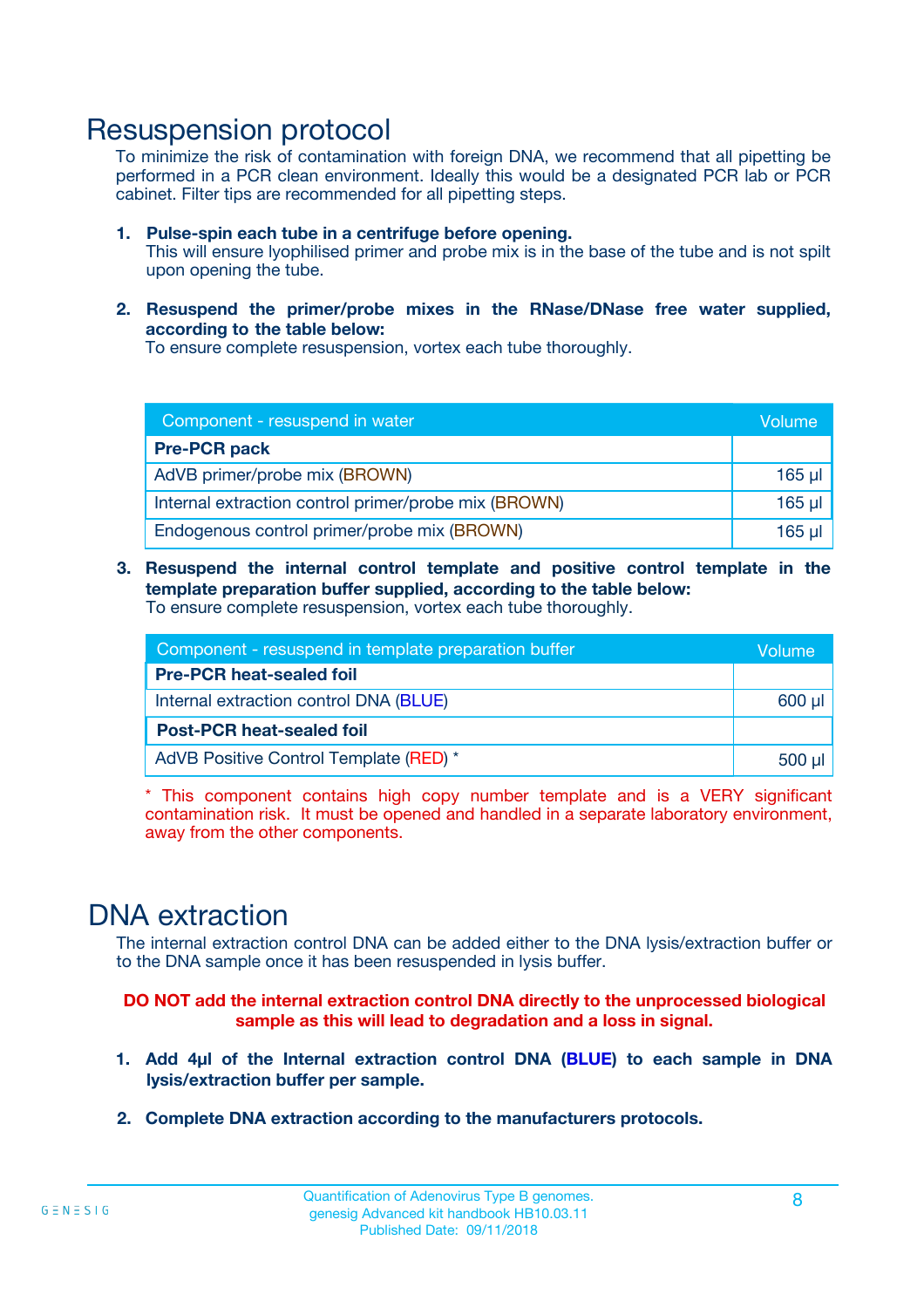# qPCR detection protocol

**1. For each DNA sample prepare a reaction mix according to the table below:** Include sufficient reactions for positive and negative controls.

| Component                                            | Volume   |
|------------------------------------------------------|----------|
| oasig or PrecisionPLUS 2X qPCR Master Mix            | 10 $\mu$ |
| AdVB primer/probe mix (BROWN)                        | 1 µl     |
| Internal extraction control primer/probe mix (BROWN) | 1 µl     |
| <b>RNase/DNase free water (WHITE)</b>                | $3 \mu$  |
| <b>Final Volume</b>                                  | 15 µl    |

**2. For each DNA sample prepare an endogenous control reaction according to the table below (Optional):**

**This control reaction will provide useful information regarding the quality of the biological sample.**

| Component                                   | Volume          |
|---------------------------------------------|-----------------|
| oasig or PrecisionPLUS 2X qPCR Master Mix   | 10 <sub>µ</sub> |
| Endogenous control primer/probe mix (BROWN) | 1 µI            |
| <b>RNase/DNase free water (WHITE)</b>       | $4 \mu$         |
| <b>Final Volume</b>                         | 15 µl           |

- **3. Pipette 15µl of each mix into individual wells according to your qPCR experimental plate set up.**
- **4. Prepare sample DNA templates for each of your samples.**
- **5. Pipette 5µl of DNA template into each well, according to your experimental plate set up.**

For negative control wells use 5µl of RNase/DNase free water. The final volume in each well is 20ul.

**6. If a standard curve is included for quantitative analysis, prepare a reaction mix according to the table below:**

| Component                                 | Volume  |
|-------------------------------------------|---------|
| oasig or PrecisionPLUS 2X qPCR Master Mix | 10 µl   |
| AdVB primer/probe mix (BROWN)             | 1 µI    |
| <b>RNase/DNase free water (WHITE)</b>     | $4 \mu$ |
| <b>Final Volume</b>                       | 15 µl   |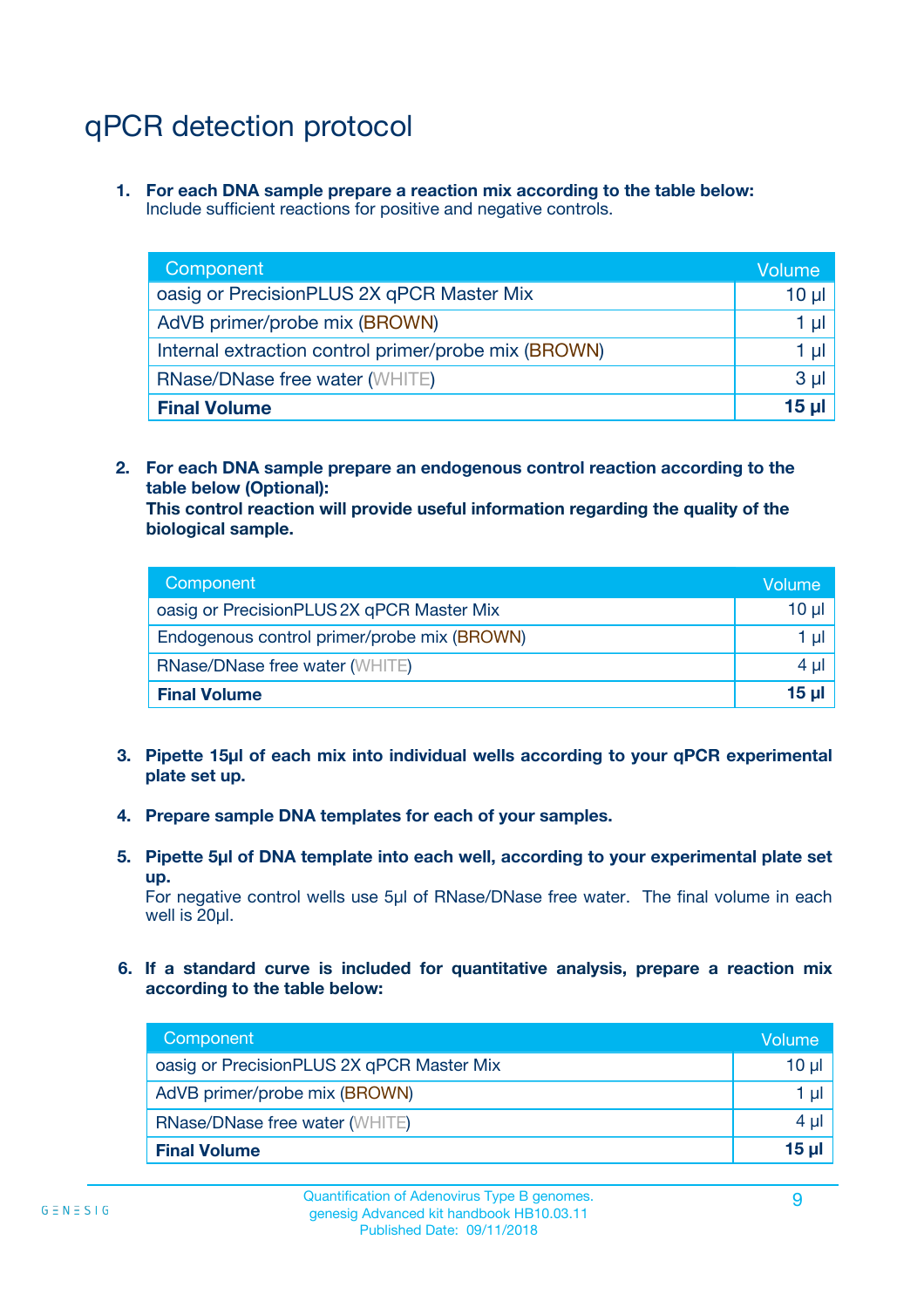#### **7. Preparation of standard curve dilution series.**

- 1) Pipette 90µl of template preparation buffer into 5 tubes and label 2-6
- 2) Pipette 10µl of Positive Control Template (RED) into tube 2
- 3) Vortex thoroughly
- 4) Change pipette tip and pipette 10µl from tube 2 into tube 3
- 5) Vortex thoroughly

Repeat steps 4 and 5 to complete the dilution series

| <b>Standard Curve</b>         | <b>Copy Number</b>     |
|-------------------------------|------------------------|
| Tube 1 Positive control (RED) | $2 \times 10^5$ per µl |
| Tube 2                        | $2 \times 10^4$ per µl |
| Tube 3                        | $2 \times 10^3$ per µl |
| Tube 4                        | $2 \times 10^2$ per µl |
| Tube 5                        | 20 per µl              |
| Tube 6                        | 2 per µl               |

**8. Pipette 5µl of standard template into each well for the standard curve according to your experimental plate set up.**

#### The final volume in each well is 20µl.

### qPCR amplification protocol

Amplification conditions using oasig or PrecisionPLUS 2X qPCR Master Mix.

|             | <b>Step</b>       | <b>Time</b>     | Temp    |
|-------------|-------------------|-----------------|---------|
|             | Enzyme activation | 2 min           | 95 °C   |
| Cycling x50 | Denaturation      | 10 <sub>s</sub> | 95 $°C$ |
|             | DATA COLLECTION * | 60 s            | 60 °C   |

\* Fluorogenic data should be collected during this step through the FAM and VIC channels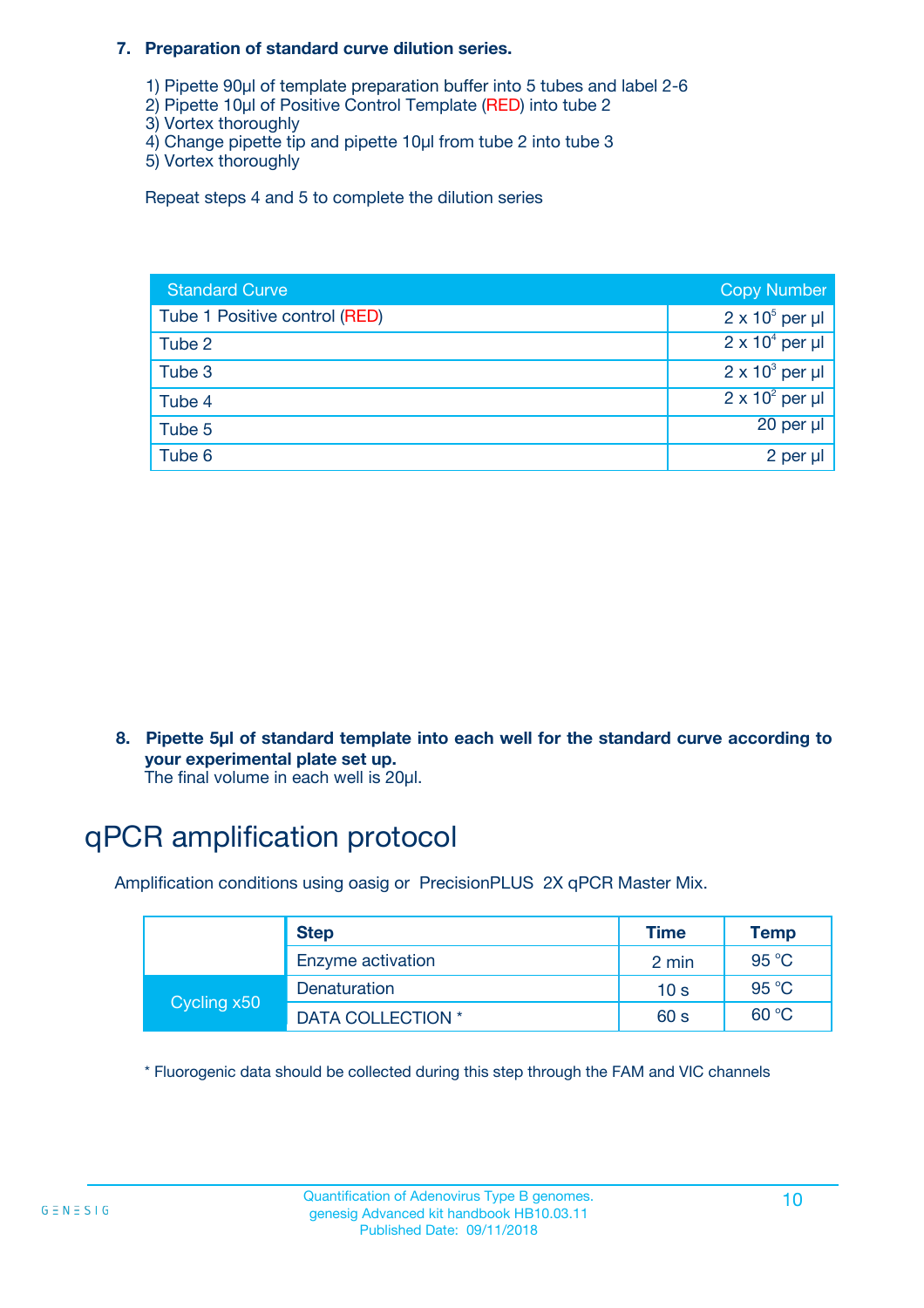# Interpretation of results

| <b>Target</b><br>(FAM) | <b>Internal</b><br>control<br>(NIC) | <b>Positive</b><br>control | <b>Negative</b><br>control | Interpretation                                                                                                  |
|------------------------|-------------------------------------|----------------------------|----------------------------|-----------------------------------------------------------------------------------------------------------------|
| $\leq 30$              | $+ 1 -$                             | ÷                          |                            | <b>POSITIVE QUANTITATIVE RESULT</b><br>calculate copy number                                                    |
| > 30                   | ٠                                   | ÷                          |                            | <b>POSITIVE QUANTITATIVE RESULT</b><br>calculate copy number                                                    |
| > 30                   |                                     | ÷                          |                            | <b>POSITIVE QUALITATIVE RESULT</b><br>do not report copy number as this<br>may be due to poor sample extraction |
|                        | ÷                                   | ÷                          |                            | <b>NEGATIVE RESULT</b>                                                                                          |
| $+ 1 -$                | $+ 1 -$                             | ÷                          | $\leq$ 35                  | <b>EXPERIMENT FAILED</b><br>due to test contamination                                                           |
| $+$ / -                | $+ 1 -$                             | ÷                          | > 35                       | $\star$                                                                                                         |
|                        |                                     | ÷                          |                            | <b>SAMPLE PREPARATION FAILED</b>                                                                                |
|                        |                                     |                            | $+$ /                      | <b>EXPERIMENT FAILED</b>                                                                                        |

Positive control template (**RED**) is expected to amplify between Cq 16 and 23. Failure to satisfy this quality control criterion is a strong indication that the experiment has been compromised.

\*Where the test sample is positive and the negative control is positive with a  $Ca > 35$ , the sample must be reinterpreted based on the relative signal strength of the two results:



If the sample amplifies  $> 5$  Cq earlier than the negative control then the sample should be reinterpreted (via the table above) with the negative control verified as negative.



If the sample amplifies  $< 5$  Cq earlier than the negative control then the positive sample result is invalidated and<br>the result should be determined  $the$  result should be inconclusive due to test contamination. The test for this sample should be repeated.